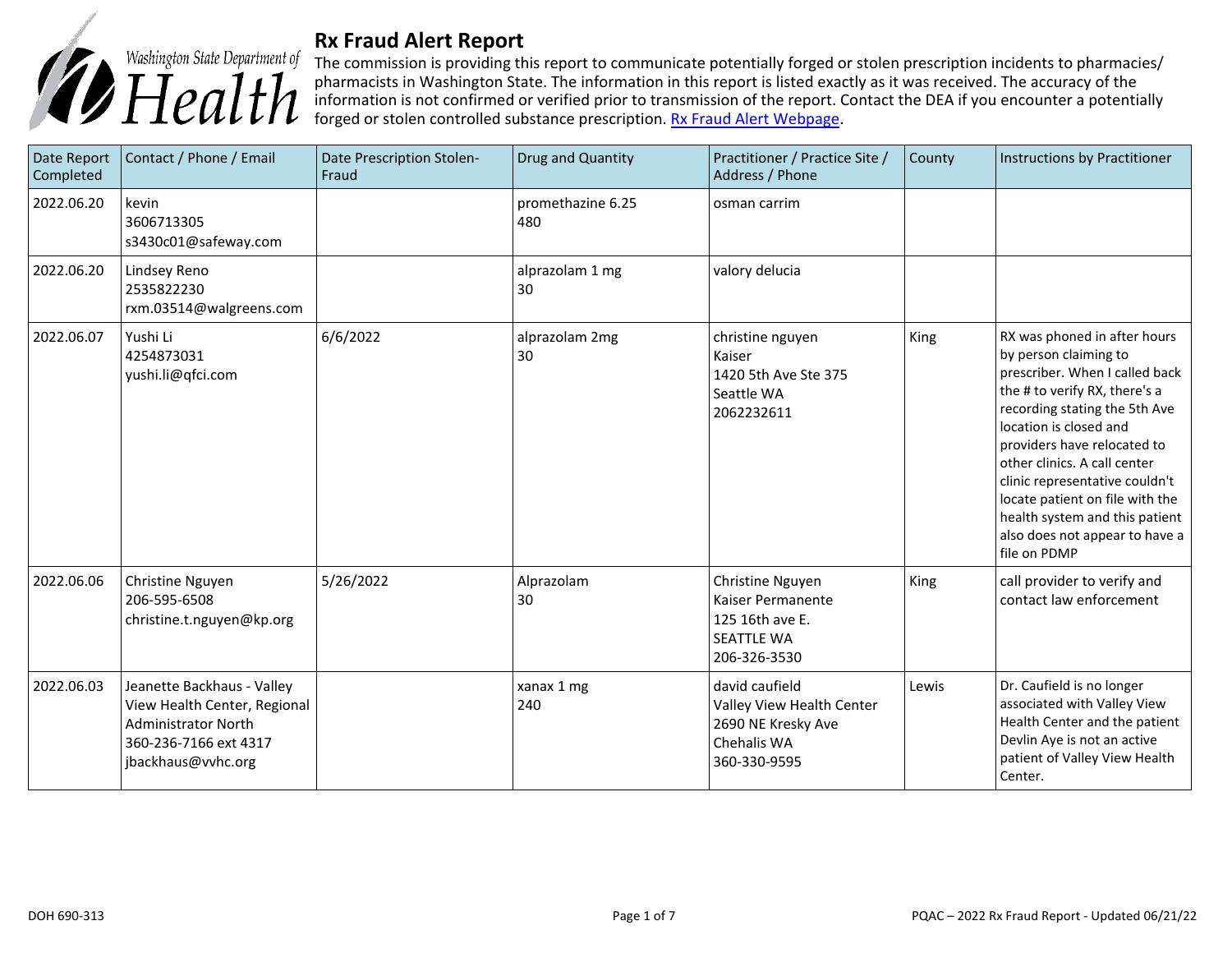| Date Report<br>Completed | Contact / Phone / Email                                             | Date Prescription Stolen-<br>Fraud | Drug and Quantity                                 | Practitioner / Practice Site /<br>Address / Phone                                                                                                                                                                                                                                                                          | County      | Instructions by Practitioner                                                                                                                                                                                                                                |
|--------------------------|---------------------------------------------------------------------|------------------------------------|---------------------------------------------------|----------------------------------------------------------------------------------------------------------------------------------------------------------------------------------------------------------------------------------------------------------------------------------------------------------------------------|-------------|-------------------------------------------------------------------------------------------------------------------------------------------------------------------------------------------------------------------------------------------------------------|
| 2022.05.27               | Susan Hsu<br>206-782-4100<br>susan.hsu@stores.qfci.com              | 5/27/2022                          | oxymorphone hcl 40mg<br>30                        | paul maginnis<br>seattle pain relief - federal<br>way<br>35002 pacific highway south<br>ste a105<br>federal way washington<br>2065032355                                                                                                                                                                                   | King        | The 'doctor' called after faxing<br>the copy of the hard copy to us<br>and requested we fill it<br>without the hard copy. Phone<br>number on script does not<br>match the numbers we have<br>and it isn't clear if the doctor<br>even works at this clinic. |
| 2022.05.22               | Katie Lee<br>224-527-1857<br>kle0707@gmail.com                      |                                    | Unknown<br>Whole Prescription pads<br>were stolen | Katie H Lee (Prescription pads<br>will be shown as other Alias -<br>Hyun J. Lee as a middle name)<br>Currently working as a<br>telehealth and independent<br>contractor, therefore I mostly<br>use electronic prescriptions<br>and rarely use paper<br>prescriptions<br>415 1ST AVE N, #9486<br>Seattle WA<br>224-572-1857 | King        | Call the provider to verify for<br>all paper prescriptions<br>Police report case: 22-<br>129167                                                                                                                                                             |
| 2022.05.20               | Christopher Mock<br>570-313-1800<br>christophermockdo@gmail.c<br>om | 4/26/2022                          | Codeine-Guaifen 10-100<br>$Mg/5$ Ml<br>360mL      | Christopher Mock<br>Kaiser Urgent Care<br>1151 Ne 10th St<br>Bellevue WA4255024120                                                                                                                                                                                                                                         | <b>King</b> | Do not fill any RX for this<br>person; call Bellevue urgent<br>care                                                                                                                                                                                         |
| 2022.05.13               | <b>Terry Mills</b><br>3602759671<br>terry.mills@stores.qfci.com     | 5/13/2022                          | Oxycodone 30mg<br>45                              | Robert M. Meier<br>Swedish Cancer Institute<br>1221 madison st<br>Seattle wa<br>2063862323                                                                                                                                                                                                                                 | King        |                                                                                                                                                                                                                                                             |
| 2022.05.06               | Mamie<br>360-275-9671<br>mamie.christiansen@stores.<br>qfci.com     | 5/5/2022                           | promethazine with codeine<br>200 ml               | casey babcock<br>swedish<br>1401 madison st<br>Seattle wa<br>2063866197                                                                                                                                                                                                                                                    | <b>King</b> | person called in<br>promethazine with codeine<br>for a pt and when verifing<br>the rx was told it was<br>fraudulent                                                                                                                                         |
| 2022.04.19               | William McFadden<br>12063205200<br>william.mcfadden@swedish.<br>org | 4/19/2022                          | promethazine with codiene<br>not reported         | william mcfadden<br>swedish south lake union<br>510 Boren Ave N<br>Seattle Wa<br>12063205200                                                                                                                                                                                                                               | King        |                                                                                                                                                                                                                                                             |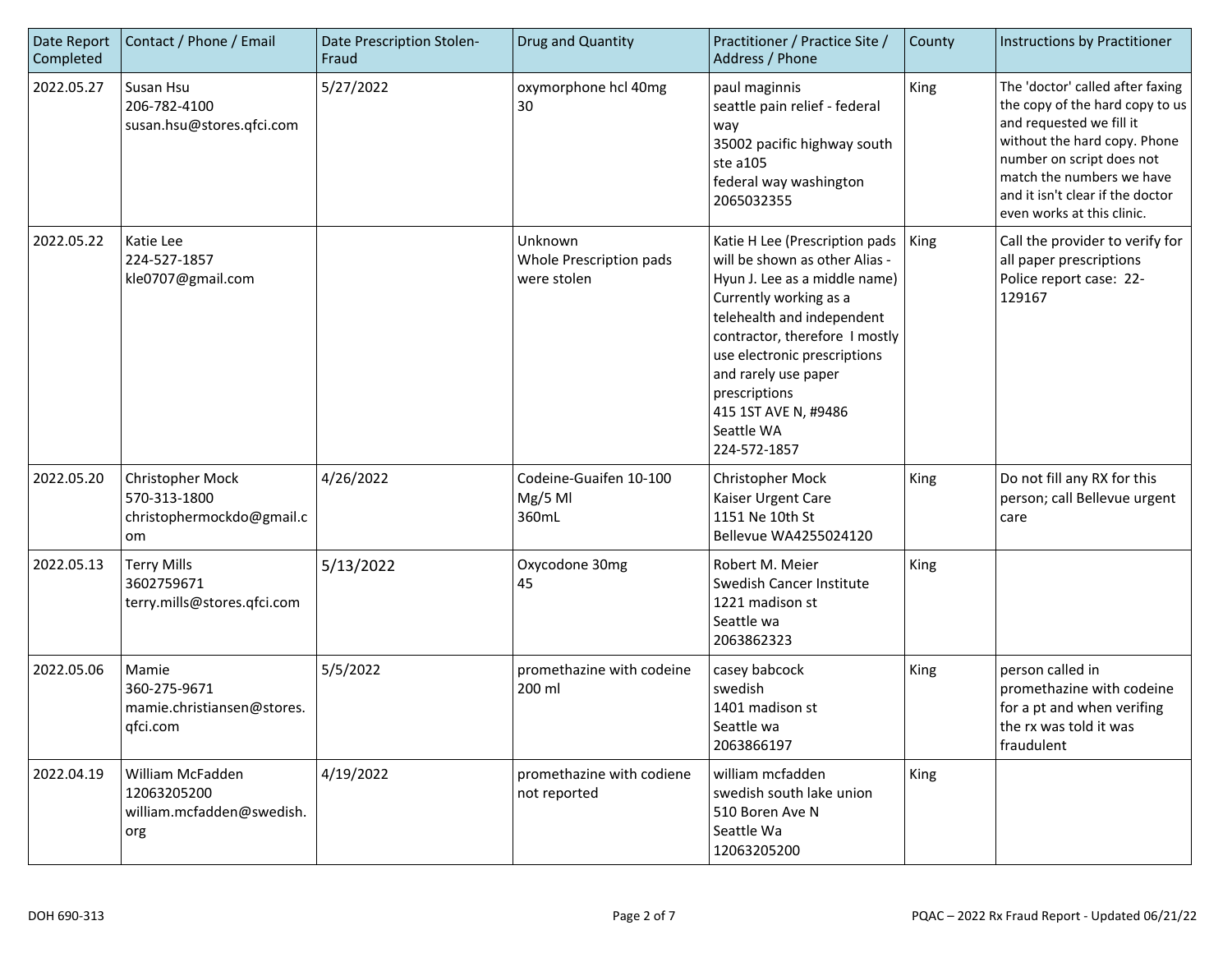| Date Report<br>Completed | Contact / Phone / Email                                              | Date Prescription Stolen-<br>Fraud | Drug and Quantity         | Practitioner / Practice Site /<br>Address / Phone                                                            | County | Instructions by Practitioner                                                                                                                                                                                                                                                                                                                                                                                                                                                                                                                                                                                                                                                                                                                                                                                                                                                                                                                            |
|--------------------------|----------------------------------------------------------------------|------------------------------------|---------------------------|--------------------------------------------------------------------------------------------------------------|--------|---------------------------------------------------------------------------------------------------------------------------------------------------------------------------------------------------------------------------------------------------------------------------------------------------------------------------------------------------------------------------------------------------------------------------------------------------------------------------------------------------------------------------------------------------------------------------------------------------------------------------------------------------------------------------------------------------------------------------------------------------------------------------------------------------------------------------------------------------------------------------------------------------------------------------------------------------------|
| 2022.04.18               | Michael Lee<br>8043999454<br>michael.lee@qfci.com                    | 4/11/2022                          | Alprazolam 2mg<br>30      | Benjamin Dy<br>MultiCare Tacoma General<br>Hospital<br>4314 Portland Ave E #7<br>Tacoma WA<br>(253) 476-9121 | Pierce | Always verify the NPI and<br>DEA. Usually, they will not be<br>able to provide one of them<br>and say something along the<br>lines of 'i have it<br>compromised, I am not able<br>to give it away at this time'                                                                                                                                                                                                                                                                                                                                                                                                                                                                                                                                                                                                                                                                                                                                         |
| 2022.04.18               | Chi Chong<br>2102867666<br>Jiyoung_chong@yahoo.com                   |                                    | Promethazine syrup<br>480 | <b>MD Killian</b>                                                                                            |        |                                                                                                                                                                                                                                                                                                                                                                                                                                                                                                                                                                                                                                                                                                                                                                                                                                                                                                                                                         |
| 2022.04.06               | William McFadden<br>206 320 5200<br>william.mcfadden@swedish.<br>org | 4/5/2022                           | Phenergan<br>unknown      | william mcfadden<br>Swedish South Lake Union<br>510 Boren Ave N<br>Seattle Wa<br>2063205200                  | King   | We have had two pharmacies call<br>the clinic today stating someone<br>impersonating Dr. McFadden has<br>tried to call in a prescription for<br>Phenogram 950ML. First<br>Pharmacy- Save On Pharmacy in<br>Puyallup. Ph- 253-537-1517,<br>Pharmacist-Frank Tried to call in<br>Rx for patient Warsame, Dameen<br>DOB-06/20/1995. When asked<br>for provider DEA pharmacist was<br>told "I am unable to provide this<br>as my DEA was comprised". They<br>did provide the provider NPI-<br>1366478448 which matches Dr.<br>McFadden and provided clinic<br>number 425-689-6512 Second<br>Pharmacy- Save on in Redmond<br>Wa, PH-425-836-9173,<br>Pharmacist-Rico Tired to call Rx<br>for patient Warsame, Jermaine<br>DOB 8/20/1992, same thing said<br>when asked for DEA. They did<br>provide the provider NPI-<br>1366478448 , Clinic phone<br>number given as : 425-316-5150<br>and 253-328-7611 Neither<br>patient show up in the Swedish<br>system |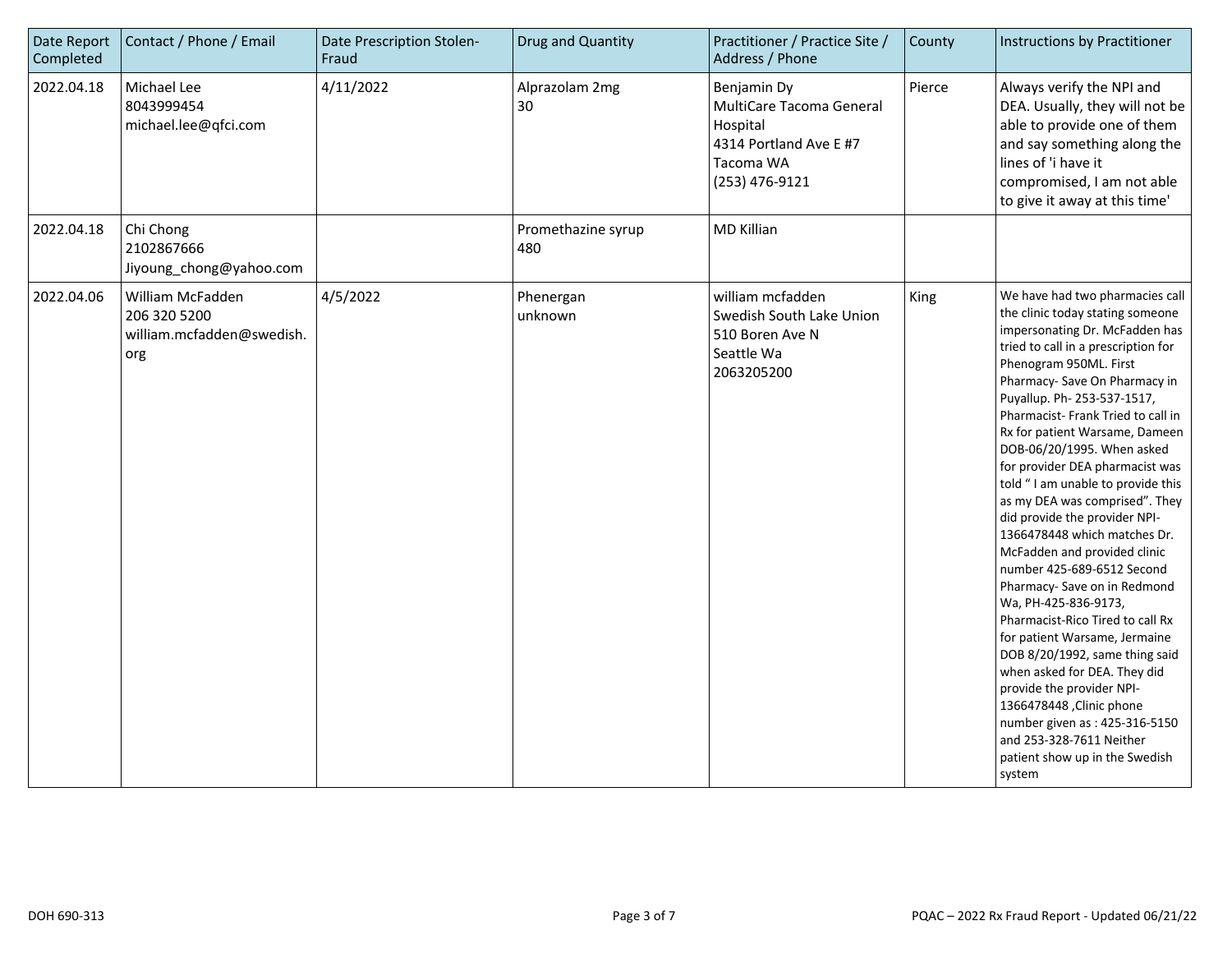| Date Report<br>Completed | Contact / Phone / Email                                                 | Date Prescription Stolen-<br>Fraud | Drug and Quantity                                                  | Practitioner / Practice Site /<br>Address / Phone                                                                                              | County | Instructions by Practitioner                                                                                                                                                                                                                                                                                                                          |
|--------------------------|-------------------------------------------------------------------------|------------------------------------|--------------------------------------------------------------------|------------------------------------------------------------------------------------------------------------------------------------------------|--------|-------------------------------------------------------------------------------------------------------------------------------------------------------------------------------------------------------------------------------------------------------------------------------------------------------------------------------------------------------|
| 2022.03.26               | Susan<br>2538466260<br>syy0001.s03218.us@wal-<br>mart.com               | 3/26/2022                          | alprazolam 1 mg<br>15                                              | neal wanner<br>All Seasons Dental Care<br>120 State Ave N, Kent, WA<br>98030<br>Kent wa<br>(253) 218-1607                                      | King   | Double check resources to check<br>the MD DEA, address, phone<br>number. Check to see if MD is in<br>your computer system. Always<br>to alert as to how the rx is called<br>in, unusual mannerism, etc                                                                                                                                                |
| 2022.03.22               | l Susie Hsu<br>2067824100<br>susan.hsu@stores.qfci.com                  | 3/22/2022                          | hydroxyzine HCL 25mg<br>90                                         | Dr. Stephanie Hodges<br><b>QFC Pharmacy</b><br>9999 Holman Road NW<br>Seattle WA<br>2067824100                                                 | King   | <b>CALLED PROVIDER TO</b><br>VERIFY, DEACTIVATED<br><b>FRADULENT RXS</b>                                                                                                                                                                                                                                                                              |
| 2022.03.22               | Lisa Frank<br>2532085896<br>Lisa.frank@commonspirit.or<br>g             | 3/22/2022                          | Promethazine with -codeine<br>6.25-10mg/5ml oral solution<br>360ml | Srini Sundarum<br>Virginia Mason Franciscan<br>Ambulatory Pharmacy-St.<br>Anthony<br>11511 Canterwood Blvd NW<br>Gig Harbor WA<br>253-530-2066 | Pierce | The phone number on the rx<br>that was faxed to our clinic for<br>Longevity Medical Clinic is not<br>accurate, nor is the address.<br>Correct phone number for<br>medical office on 3315 s 23rd st<br>Suite 200 Tacoma, WA 98405 is<br>253-272-9994. Dr Srini<br>Sundarum hasn't practiced<br>there in 2 years. The WA seal is<br>also not on the rx. |
| 2022.03.06               | Kaitlyn Kincaid<br>4252613555<br>kaitlyn.kincaid@providence.<br>org     | 03/02/2022                         | Alprazolam 1 mg<br>30                                              | Scott Hansen<br><b>Emerald City Family Practice</b><br>509 OLIVE WAY Suite 1154<br>Seattle WA<br>2063057986                                    | King   | Contact provider to verify<br>prescription. Contact local PD<br>to report. Report to DOH.                                                                                                                                                                                                                                                             |
| 2022.02.26               | Donna G<br>425-204-5233<br>donnalyn.galiguis@stores.fre<br>dmeyer.com   |                                    | Promethazine with codeine<br>320                                   | Scott Hansen                                                                                                                                   |        |                                                                                                                                                                                                                                                                                                                                                       |
| 2022.02.25               | Susan Hsu<br>2067824100<br>susan.hsu@stores.qfci.com                    |                                    | Promethazine 6.25mg/5ml<br>480ml                                   | Gordon Baker<br>not given<br>14203 Ambaum Blvd SW<br><b>Burien Washington</b><br>2064247132                                                    | King   | N/A                                                                                                                                                                                                                                                                                                                                                   |
| 2022.02.23               | Jennifer Jimenez<br>360-794-5555<br>jennifer.jimenez@providenc<br>e.org |                                    | alprazolam 1mg<br>40                                               | Laurie Morris<br>Franciscan Women's Health<br>Associates<br>34709 Ninth Avenue South<br>Federal Way Wa<br>253-835-8802                         | King   |                                                                                                                                                                                                                                                                                                                                                       |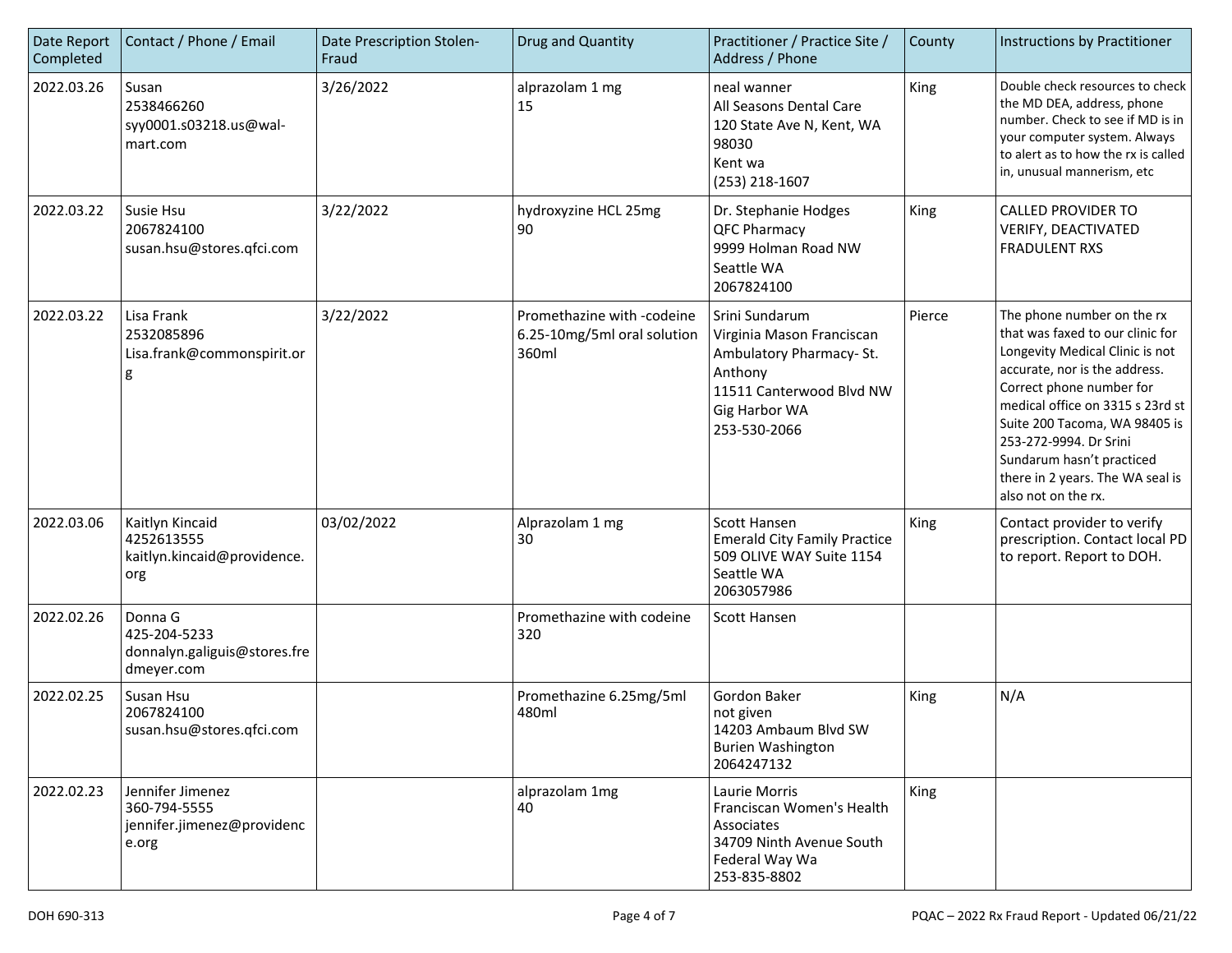| Date Report<br>Completed | Contact / Phone / Email                                                       | Date Prescription Stolen-<br>Fraud | Drug and Quantity                            | Practitioner / Practice Site /<br>Address / Phone                                                                           | County | Instructions by Practitioner                                                                                                                                                                                                    |
|--------------------------|-------------------------------------------------------------------------------|------------------------------------|----------------------------------------------|-----------------------------------------------------------------------------------------------------------------------------|--------|---------------------------------------------------------------------------------------------------------------------------------------------------------------------------------------------------------------------------------|
| 2022.02.22               | Ross<br>2067824100<br>ross.burnett@stores.qfci.co<br>m                        | 2/22/2022                          | alprazolam 2mg<br>60                         | Robert Killian<br>Office of Robert Killian<br>901 Boren Ave ste712<br>Seattle WA<br>2065686320                              | King   | Call to verify with the office<br>phone number. The phone<br>number on the caller ID is the<br>same as the real office phone<br>number so be aware of that.                                                                     |
| 2022.02.18               | <b>Ailey Carroll</b><br>2069236391<br>ailey.carroll@stores.qfci.com           |                                    | Alprazolam 1mg<br>30                         | <b>Scott Hansen</b><br>Virginia Mason<br>509 olive way<br>Seattle wa<br>2063057986                                          | King   |                                                                                                                                                                                                                                 |
| 2022.02.18               | <b>Stephanie Huang</b><br>425-378-0202<br>stephanie.huang@stores.qfci<br>.com | 2/17/2022                          | Alprazolam 1 mg<br>30                        | Elisa Apostle<br>Neighborcare Health at<br>Columbia City<br>4400 37th Avenue South<br>Seattle WA<br>206-467-6957            | King   | Called the provider to verify                                                                                                                                                                                                   |
| 2022.02.11               | Anna Goebel<br>2062674390<br>agoebel@onemedical.com                           | 2/4/2022                           | promethazine with codeine<br>unk             | Anna Goebel<br>One Medical<br>211 Pike St 8th floor<br><b>SEATTLE California</b><br>2062674390                              | King   | Please notify me and the police<br>of any faxed prescriptions. All of<br>my prescriptions should be<br>electronic. The Police case<br>number is 22-30387.                                                                       |
| 2022.02.11               | <b>Brent Edison</b><br>3608282289<br>w772phm@costco.com                       |                                    | promethazine with codeine<br>120 mL          | Peter Bessas<br><b>Creekside Medical</b><br>13115 NE 4th ST STE 230<br>Vancouver WA<br>3608288008                           | Clark  |                                                                                                                                                                                                                                 |
| 2022.02.09               | Faith Liikala<br>425-392-7500<br>fliikala@hotmail.com                         | 2/1/2022                           | Promethazine with codeine<br>syrup<br>360 ml | Scott Hansen<br><b>Emerald City Family Practice</b><br>509 Olive Way<br>Seattle WA<br>206-305-7986                          | King   | This was an electronic rx sent<br>2/1/2022. Please call<br>prescriber to verify.                                                                                                                                                |
| 2022.02.07               | Jennifer Beltran<br>3602701570<br>jbeltran@rfmedicine.com                     | 10/2/2022                          | Ondansetron 8 mg tablet:<br>30               | <b>Bliss Jensen</b><br><b>Ridgefield Family Medicine</b><br>8507 South 5th Street STE<br>113<br>Ridgefield WA<br>3608879494 | Clark  | I spoke to the pharmacy and<br>verified that it was in fact<br>forged-The pharmacy cancelled<br>all prescriptions from us. The<br>pharmacy instructed us to fill<br>out a form online- which i did<br>but i have not heard back |
| 2022.02.03               | Jon Hatfield<br>2537709889<br>j0h0lx2.s02403.us@wal-<br>mart.com              |                                    | Alprazolam 2mg<br>30                         | Hansen, Scott<br><b>Renton Family Practice</b><br>4300 Talbot Rd S Ste 103<br>Renton WA<br>4255725112                       | King   |                                                                                                                                                                                                                                 |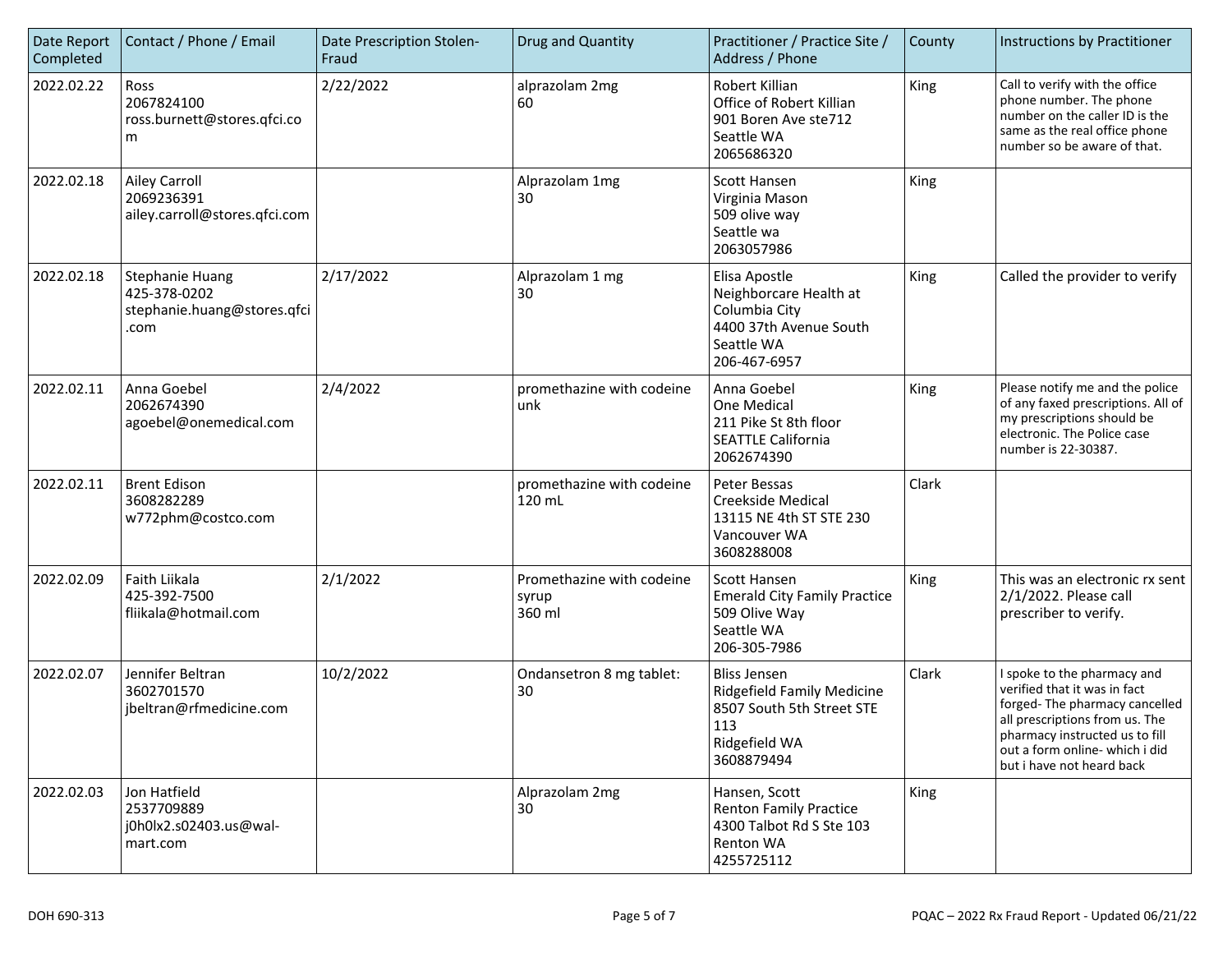| Date Report<br>Completed | Contact / Phone / Email                                                             | Date Prescription Stolen-<br>Fraud | Drug and Quantity               | Practitioner / Practice Site /<br>Address / Phone                                                           | County  | Instructions by Practitioner                                                                        |
|--------------------------|-------------------------------------------------------------------------------------|------------------------------------|---------------------------------|-------------------------------------------------------------------------------------------------------------|---------|-----------------------------------------------------------------------------------------------------|
| 2022.02.03               | Thomas J. Boone, M.D.<br>509-935-8711 or 509-936-<br>0058<br>susanboone70@yahoo.com |                                    | Adderall IR 20 mg<br>60#        | Thomas J. Boone, M.D.<br>Chewelah Associated<br>Physicians<br>410 E King AVE<br>Chewelah Wa<br>509-935-8711 | Stevens | Call the provider to verify,<br>fax copy of prescription to<br>clinic for verification              |
| 2022.02.03               | Thomas J. Boone, M.D.<br>509-935-8711 or 509-936-<br>0058<br>susanboone70@yahoo.com | 1/15/2021                          | Celexa 40 mg<br>#30             | Thomas J. Boone, M.D.<br>Chewelah Associated<br>Physicians<br>410 E King AVE<br>Chewelah Wa<br>509-935-8711 | Stevens | Call the provider to verify.<br>Fax copy of prescription for<br>verification to providers<br>office |
| 2022.02.03               | Thomas J Boone, M.D.<br>509-935-8711 or 509-936-<br>0058<br>susanboone70@yahoo.com  | 1/15/2021                          | Xanax 1 mg<br>#90               | Thomas J. Boone, M.D.<br>Chewelah Associated<br>Physicians<br>410 E King AVE<br>Chewelah Wa<br>509-935-8711 | Stevens | Call the provider to verify,<br>fax copy of prescription for<br>verification                        |
| 2022.02.03               | Thomas J. Boone, M.D.<br>509-935-8711 or 509-936-<br>0058<br>susanboone70@yahoo.com | 1/15/2022                          | Zyprexa 10 mg<br>#30            | Thomas J. Boone, M.D.<br>Chewelah Associated<br>Physicians<br>410 E King AVE<br>Chewelah Wa<br>509-935-8711 | Stevens | Call provider to verify, fax<br>copy of prescription to clinic<br>for verification                  |
| 2022.02.02               | Thomas J. Boone, M.D.<br>509-935-8711 or 509-936-<br>0058<br>susanboone70@yahoo.com | 1/28/2022                          | Celexa 40 mg 1q day<br>#30      | Thomas J. Boone, M.D.<br>Chewelah Associated<br>Physicians<br>410 E King AVE<br>Chewelah Wa<br>509-935-8711 | Stevens | Call the provider to verify<br>and fax copy for verification                                        |
| 2022.02.02               | Thomas J. Boone<br>509-935-8711 509-936-0058<br>susanboone70@yahoo.com              | 1/28/2022                          | Zyprexa 10 mg 1q hs<br>#30      | Thomas J. Boone, M.D.<br>Chewelah Associated<br>Physicians<br>410 E King AVE<br>Chewelah Wa<br>509-935-8711 | Stevens | Please call provider to verify<br>and fax copy for verification                                     |
| 2022.02.02               | Thomas J. Boone<br>509-935-8711 509-936-0058<br>susanboone70@yahoo.com              | 1/28/2022                          | Xanax 1mg q AM 2 tabs hs<br>#90 | Thomas J. Boone, MD<br>Chewelah Associated<br>Physicians<br>410 E King AVE<br>Chewelah Wa<br>509-935-8711   | Stevens | Call Provider to verify, fax<br>prescription for verification.                                      |